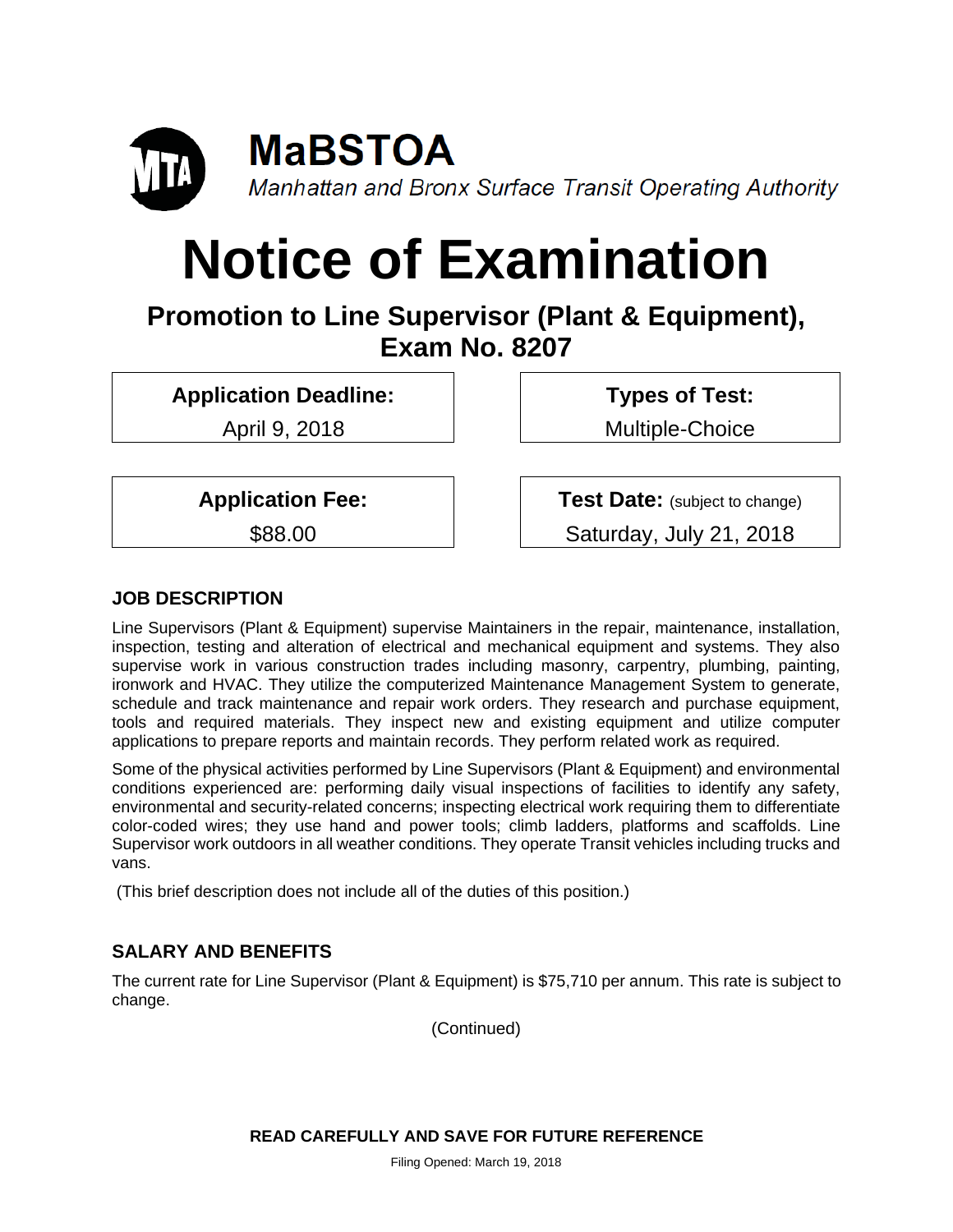#### **ELIGIBILITY TO TAKE EXAMINATION**

This examination is open to each employee of MaBSTOA who on the date of the multiple-choice test:

- 1. is employed in the title of Maintainer in any specialty of Plant and Equipment for a minimum of one year; and
- 2. Is not otherwise ineligible.

If you do not know if you are eligible, check with **your department's Human Resources representative.** 

You are responsible for determining whether you meet the eligibility requirements for this examination prior to submitting the Application. You may be given the multiple-choice test before we verify your eligibility. If you are marked "Not Eligible," your application fee will **not** be refunded and you will not receive a score.

This examination is **NOT** open to employees of New York City Transit, MTA Bus Company or to employees of any MTA agency other than MaBSTOA.

### **REQUIREMENTS TO BE PROMOTED**

**Probation Completed:** At the time of promotion, you must have completed your probationary period in one of the eligible titles as indicated in the above "Eligibility to Take Examination" section.

**Driver License Requirement:** At the time of promotion you must possess: A Class B Commercial Driver License (CDL) valid in the State of New York with a passenger endorsement and no restrictions. This CDL license must be maintained for the duration of your employment. If you have serious moving violations, a license suspension or an accident record you may be disqualified.

**Pre-promotional Evaluation:** All promotions are subject to pre-promotional evaluations.

**Drug Screening Requirement:** You must pass a drug screening in order to be promoted, and if promoted, you will be subject to random drug and alcohol tests for the duration of your employment. Additionally, if you have tested positive on a drug or alcohol test or had a refusal to test during preemployment or while employed by a Federal DOT-regulated employer during the applicable period, you must have completed the Substance Abuse Professional (SAP) process required by federal law in order to be promoted to this safety-sensitive position.

### **HOW TO SUBMIT AN APPLICATION AND PAY THE APPLICATION FEE**

If you believe you meet the requirements in the "Eligibility to Take Examination" section, submit an application online by the last day of the application period.

#### **Online Applications:**

- 1. Apply using the "BSC" employee portal at: [www.mymta.info](http://www.mymta.info/) by the last day of the application period.
- 2. You must pay the *Application* fee via payroll deduction. Applicants who request a fee waiver must apply by mail.
- 3. You will be given a confirmation number after you submit your application.

Computers with internet access are available on a limited basis at branches of the New York Public Library, the Brooklyn Library and the Queens Library to patrons with a valid library card.

Save your confirmation numbers for future references and proof of filing an *Application.*

Promotion to Line Supervisor (Plant & Equipment), Exam No. 8207 Page 2 of 5

**READ CAREFULLY AND SAVE FOR FUTURE REFERENCE**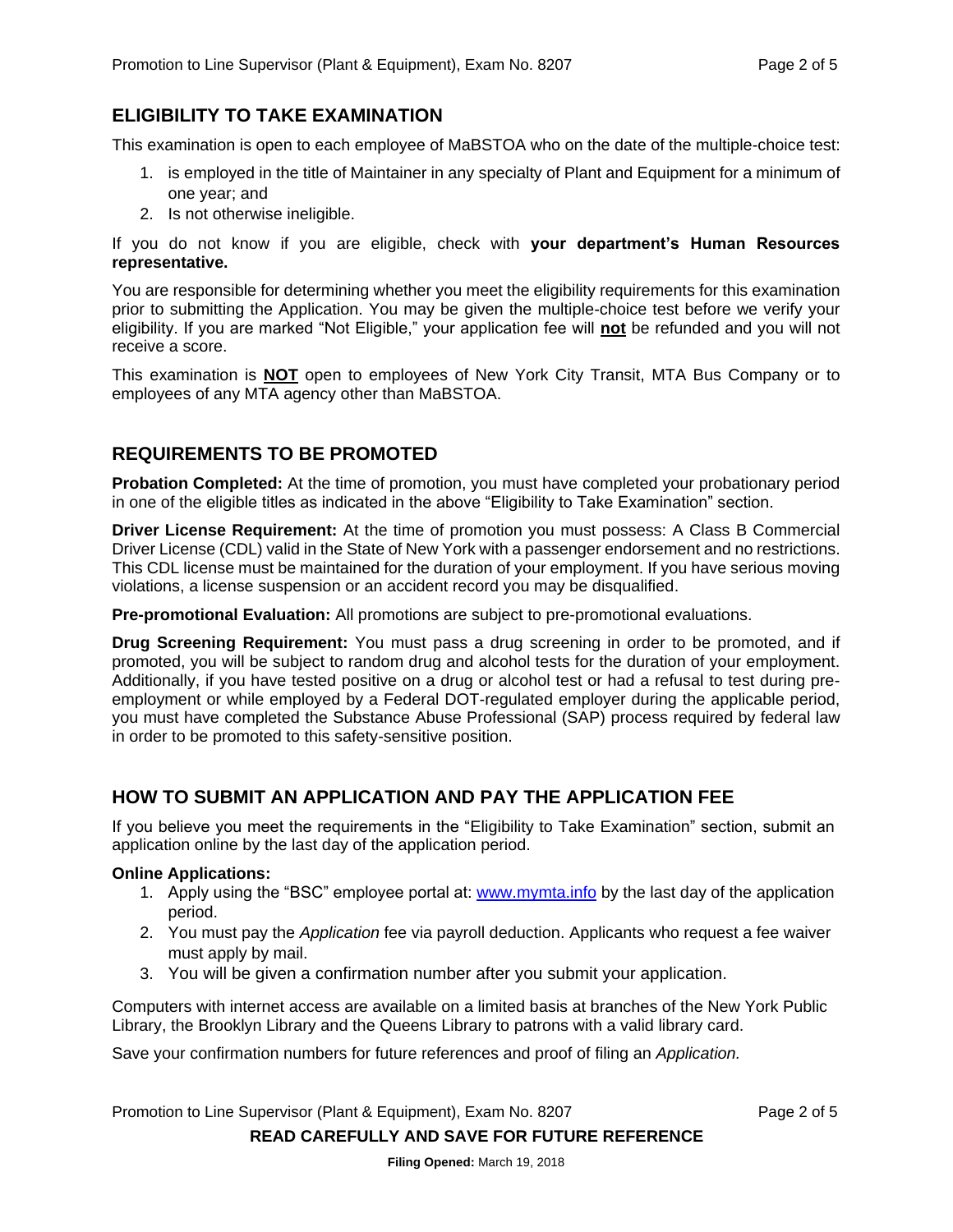## **HOW TO SUBMIT AN APPLICATION WHEN REQUESTING A FEE WAIVER**

Applicants who wish to request a Fee Waiver must obtain an *Application* in person at the MTA New York City Transit Exam Information Center (as indicated below) and must submit the *Application* by mail to the address in the "Correspondence" section below **by the last day of the application period**.

MTA New York City Transit will not accept applications in person. Additional information on requesting an application fee waiver is available with the *Application*.

**MTA New York City Transit Exam Information Center:** Open Monday through Friday, from 9 AM to 3 PM, in the lobby at 180 Livingston Street, Brooklyn, New York. Directions: take the A, C, F or R trains to the Jay Street-Metro Tech Station, or the 2, 3, or the G train to the Hoyt Street Station.

#### **ADMISSION LETTER**

An *Admission Letter* will be mailed to you about 10 days before the first date of the multiple-choice test. If you do not receive an *Admission Letter* at least 4 days before this date, you may obtain a duplicate letter at the MTA New York City Transit Exam Information Center (as indicated above). A paper copy of the *Admission Letter* is your ticket for admission to the test.

Employees **must** keep their official mailing address **up to date.** Only the address on file with the MTA Business Service Center will be used to mail correspondence, including the *Admission Letter.*

### **THE TEST**

You will be given a multiple-choice test. A score of at least 70 is required to pass this test. Your score on this test will determine 90% of your final score. Your seniority will determine the remaining 10%. You must pass the test to have your seniority credited. Your seniority score will be 70 plus 3 points for each year of service with MaBSTOA. Your service will be credited through the date of the test, up to minimum of 10 years. Partial seniority credit will be given for each day of eligible service. Ties resulting from identical scores will be broken in an equitable manner to be determined by the NYC Transit Personnel Testing, Selection & Classification Unit.

The written multiple-choice test may include questions on: the ability to exercise supervision and to apply supervisory methods and practices in accordance with the Authority rules and regulations; the repair, maintenance, inspection, and construction of various plant and equipment and structures used in MaBSTOA depots and other facilities with emphasis on the carpentry, electrical, masonry, plumbing, heating, ventilation, air conditioning and mechanical trades; safe work practices, including basic first aid; interpreting drawings and making relevant shop or trade mathematical calculations; keeping records and preparing required reports; and other related areas.

### **TEST ADMINISTRATION GUIDELINES**

**Warning:** You are not permitted to enter the test site with cellular phones, smart watches, beepers, pagers, cameras, portable media players, or other electronic devices. Calculators are permitted. Electronic devices with an alphabetic keyboard or with word processing or data recording capabilities such as planners, organizers, etc. are prohibited. If you use any of these devices in the building at any time before, during or after the test, you may **not** receive your test results, your test score may be nullified, and your application fee will **not** be refunded.

#### **READ CAREFULLY AND SAVE FOR FUTURE REFERENCE**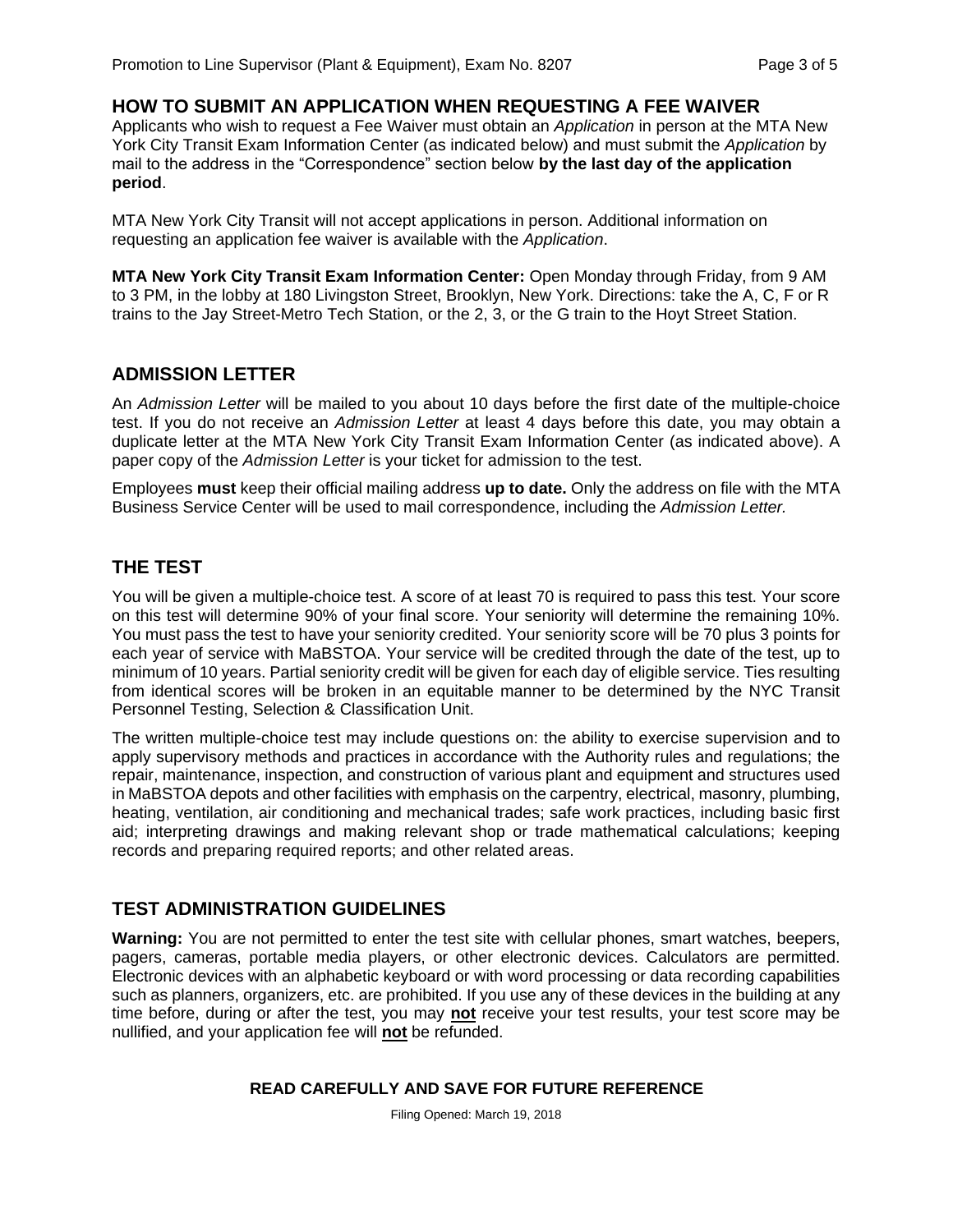# **TEST ADMINISTRATION GUIDELINES (cont.)**

You may not have any other person, including children, present with you while you are being processed for or taking the test and no one may wait for you inside of the test site while you are taking the test.

**Required Identification:** You are required to bring one (1) form of valid (non-expired) signature and photo bearing identification to the test site. The name that was used to apply for the exam must match the first and last name on the photo ID. A list of acceptable identification documents is provided below. If you do not have an acceptable ID, you may be denied entrance onto the test site. Acceptable forms of identification (bring one) are as follows: State issued driver's license, State issued identification card, US Government issued Passport, US Government issued Military Identification Card, US Government issued Alien Registration Card, Employer ID with photo, or Student ID with photo.

**Leaving:** You must leave the test site once you finish the test. If you leave the test site after being fingerprinted but before finishing the test, you will not be permitted to re-enter. If you disregard this instruction and re-enter the test site, you may not receive your test results, your test score may be nullified, and your application fee will not be refunded.

### **THE TEST RESULTS**

If you pass the competitive multiple-choice test and are deemed to meet the qualification requirements, your name will be placed in final score on an eligible list and you will be given a list number. You will be notified by mail of your test results. If you meet all requirements and conditions, you will be considered for promotion when your name is reached on the eligible list. The eligible list for this exam may remain in effect up to 4 years from the date it is established.

## **ADDITIONAL INFORMATION**

You are required to successfully complete a one-year probationary period. If you do not successfully complete the probationary period, you may be returned to your previous title.

### **SPECIAL ARRANGEMENTS**

**Late Filing:** Consult with **your department's Human Resources representative** to determine the procedure for filing a late *Application* if you meet one of the following conditions:

- 1. You are absent from work for at least one-half of the application period and are unable to apply for reasons such as vacation, sick leave or military duty; or
- 2. You become eligible after the above application period, but on or before the first day of the multiple-choice test.

**Make-Up Test:** You may apply for a make-up test if you cannot take the test on the scheduled test date for any of the following reasons:

- 1. Compulsory attendance before a public body;
- 2. On-the-job injury or illness caused by municipal employment where you are an officer or employee of MaBSTOA;
- 3. Absence from the test within one week after the death of a spouse, domestic partner, parent, sibling, child or child of a domestic partner;
- 4. Absence due to ordered military duty;
- 5. A clear error for which MaBSTOA is responsible; or

#### **READ CAREFULLY AND SAVE FOR FUTURE REFERENCE**